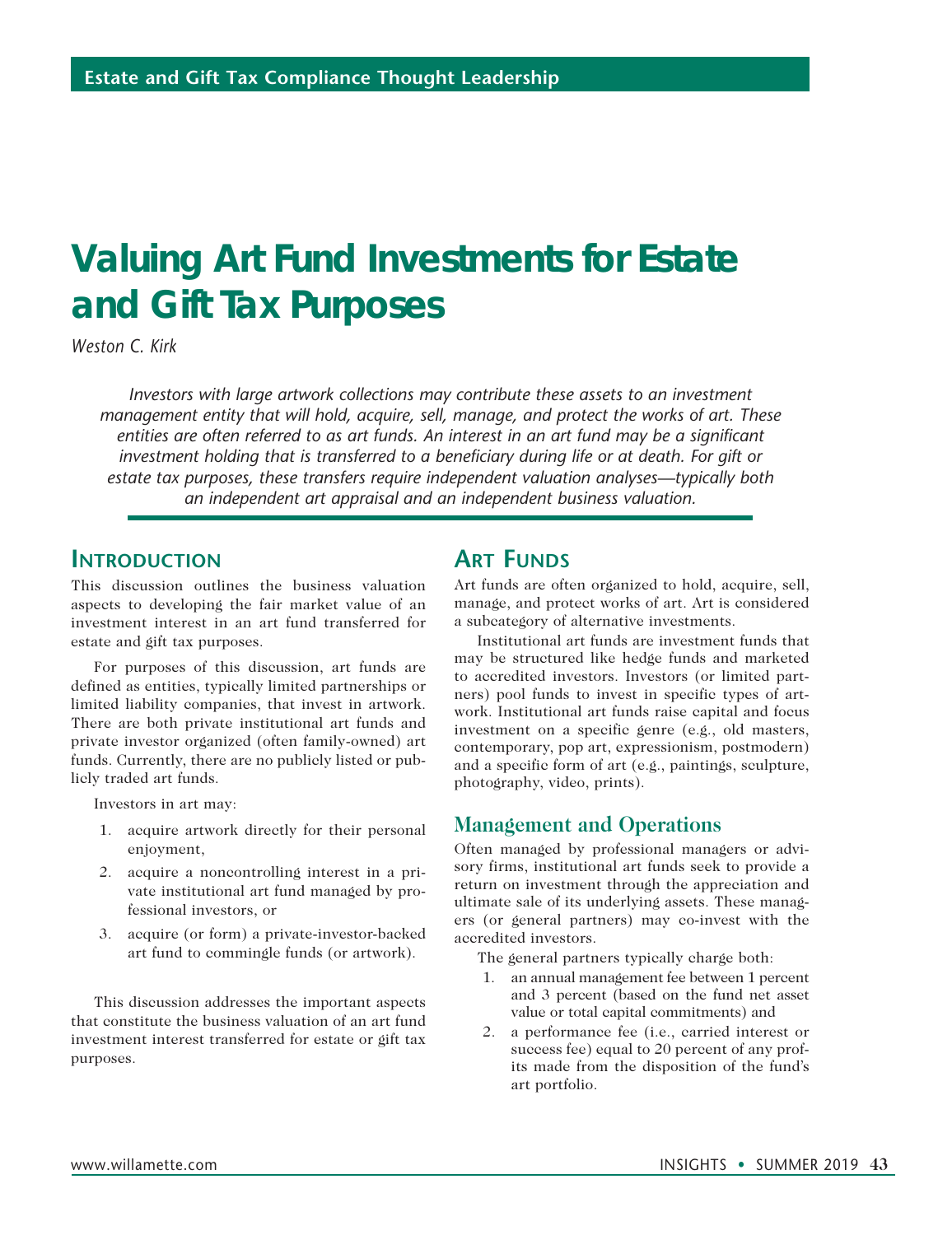Most institutional art funds have a termination date (e.g., 10 years), which limits the existence of the fund and indicates a date when an investor can expect a return of capital.

However, during this term, institutional funds may have reasonable avenues for investors to request a redemption of their interest by the fund, such as a quarterly redemption cycle. These types of funds may also have significant gate clauses or penalties for early redemption.

Private investor art funds are often not managed with the same fee structure as most institutional art funds. Private investor art funds are formed to commingle funds or existing artwork for collective management and asset protection. Private investor art funds are often less restricted than institutional funds, allowing for more concentrated and diverse discretion in the selection of art holdings.

Private funds may invest solely in one artist. Most institutional funds are diversified both from a value per work perspective and from an artist perspective.

Most private funds are not managed by professional private equity investment managers or professional art experts, such as institutional art funds. Rather, they are more likely managed by art enthusiasts. Private funds often do not have maturity dates that require the sale or dissolution of the fund.

Private funds may not have redemption provisions for an investor to exit the investment. Oftentimes, private investor art fund investments are less marketable and less liquid than that of institutional art fund investments.

The managers of both types of art funds perform several tasks on behalf of the fund and its investors, such as the following:1

- 1. Identify potential acquisitions
- 2. Raise capital for the fund
- 3. Manage investor relations
- 4. Handle administrative compliance of the fund
- 5. Showcase the investment portfolio through exhibitions and loans to museums
- 6. Manage the investments (e.g., storing and properly insuring the art)
- 7. Monitor the art market in general and the fund's artists in particular
- 8. Manage the orderly disposition of the fund's investment portfolio

#### **Income and Expenses**

Both types of art funds realize income from either:

- 1. renting or leasing art to individuals, companies, galleries, museums, or the like or
- 2. selling art through private sales or at auction.

When a fund rents or leases its art, the fund may incur some portion of restoration costs prior to or after exhibition, crating and shipping costs, and insurance costs. Arranging art for display in museums and galleries tends to increase the prominence of the art and thus increases the value of the art. Therefore, museums and galleries do not often pay rent for artwork they put on display for the fund; instead, the value to the investor is derived from the artwork's appreciation in value.

In these instances, the museum or gallery will also share in the cost of restoration (if any) and the shipping and handling of the artwork to and from the venue.

The majority of an art fund's income is realized at sale. Private sales and art auctions are often brokered by a dealer that helps an investor realize the highest sale price (or hammer price). For creating the pool of potential buyers, marketing the art, and orchestrating the sale process, private brokers and auction houses charge a fee (or commission). These commissions—which are negotiated and are determined on a case-by-case basis—often range from 5 percent to 25 percent of the hammer price.

In rare instance, seller fees may be waived on certain items. In addition to sales commissions, some auction houses can also charge storage fees, photo fees, promotional fees, insurance fees, and shipping fees. The net sales price (net of commissions and fees) is often used by institutional art funds to extract a performance fee for the general partners (often 20 percent of realized proceeds above the art's initial acquisition cost).

Private art funds may not have such performance fees, and the proceeds may either be re-invested or distributed to the owners.

In addition to the costs realized at sale, both types of art funds also incur material direct expenses. These expenses include management fees, legal fees, accounting fees, appraisal fees, insurance fees, storage fees, shipping and handling fees, and maintenance and restoration fees.

Management fees for institutional funds are often more than private investor funds. Management fees are often 1 percent to 3 percent of the assets under management. Although the balance of the fees listed above are variable, such fees are not dissimilar between the two art fund categories.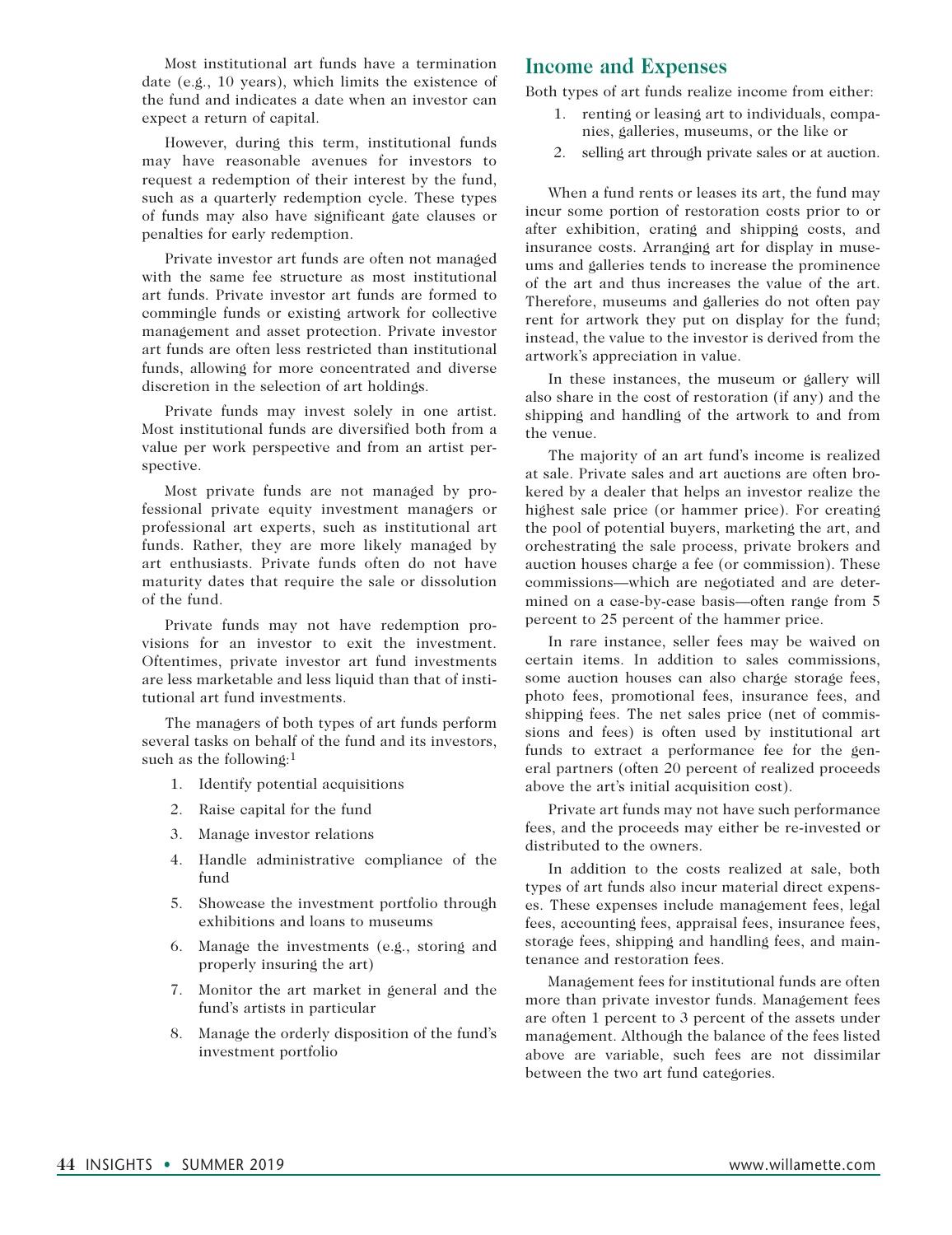## **Investor Returns and Risks**

In all, the investor's return on investment from an art fund is often measured by the internal rate of return. Unlike finding personal enjoyment in the art acquired on an individual basis, a noncontrolling investment in an art fund is often a passive investment strategy wherein the investor is seeking a riskadjusted return and overall portfolio diversification.

In the *Art & Finance Report 2017*, the latest report published by Deloitte Luxembourg and ArtTactic, the report indicated that there had been a continued decline in institutional art fund assets under management since 2012, which represented a record year. In 2012, there were 115 art funds (90 of which were in China). The actual size of the art investment fund market is likely to be bigger than the publicly available data suggest.

According to the *Art & Finance Report 2017*, assets under management in art funds had decreased nearly 62 percent since 2012 from approximately \$2.17 billion to an estimated \$834 million. This estimate of the art fund market in 2017 was down from \$1.03 billion in 2016 and \$1.20 billion in 2015.

This trend is principally driven by regulatory oversight in China, France, and the United Kingdom, and by stricter regulations on unregulated collective investments. However, there are signs of new entrants to the market, especially in Europe and the United States.

Five concerns held by art fund investors are valuation (mark-to-market), due diligence, lack of a track record, lack of regulation, and lack of liquidity.2

However, proponents for art fund investment suggest that the lack of regulation, deficient price discovery mechanisms, nontransparent markets, subjective value, and illiquid nature of fine art enables them to generate arbitrage opportunities that seasoned art professionals can exploit for the benefit of their investors, yielding alpha returns.

Further, some investors believe art provides portfolio diversification benefits, a store of value, and acts as a hedge to inflation as a noncorrelated asset.3

# **Overview of Art Appraisals**

In the valuation of an investment interest in an art fund, an art appraisal is often required to identify the current fair market value of the fund's assets.

An art appraisal report follows some of the same tenants of a business valuation report. An art appraisal that is prepared in a manner consistent with the *Uniform Standards of Professional Appraisal Practice* will typically include, among others, the following:4

- 1. Client information and appraiser information and qualifications
- 2. Signed and dated certification
- 3. Scope of work
- 4. Purpose of the appraisal
- 5. User of the report
- 6. Type of report (e.g., self-contained, summary, restricted)
- 7. Approach to value (e.g., market data comparison approach, cost approach, income approach)
- 8. Type of valuation used (e.g., retail replacement, marketable cash valuation)
- 9. Marketplace in which the valuation is applied
- 10. Relevant dates (e.g., effective valuation date, issue date of the report, date of inspection)
- 11. Description of the appraised works of art, including a description of the artist, title, date, size, medium, condition and quality, provenance, exhibition and publication history, and the like
- 12. Photographs of works appraised (as objects valued at \$20,000 or more require a photograph for gift and estate tax purposes)
- 13. Comparable sales data of similar works
- 14. Assignment considerations, assumptions, and limiting conditions

For artwork, fair market value of a subject work is often based on what comparable works have sold for in recent years.

Private sales may lead to a higher price than auction sales. This is often due to the buyer (and/ or seller) preferring anonymity or the desire by the buyer to fill a gap in his or her collection, despite paying a premium above historical auction sales of comparable works. However, private sales prices are not always higher than auction sales.

Auction sales of prominent works often exceed the private sales market price given the hype at auction.

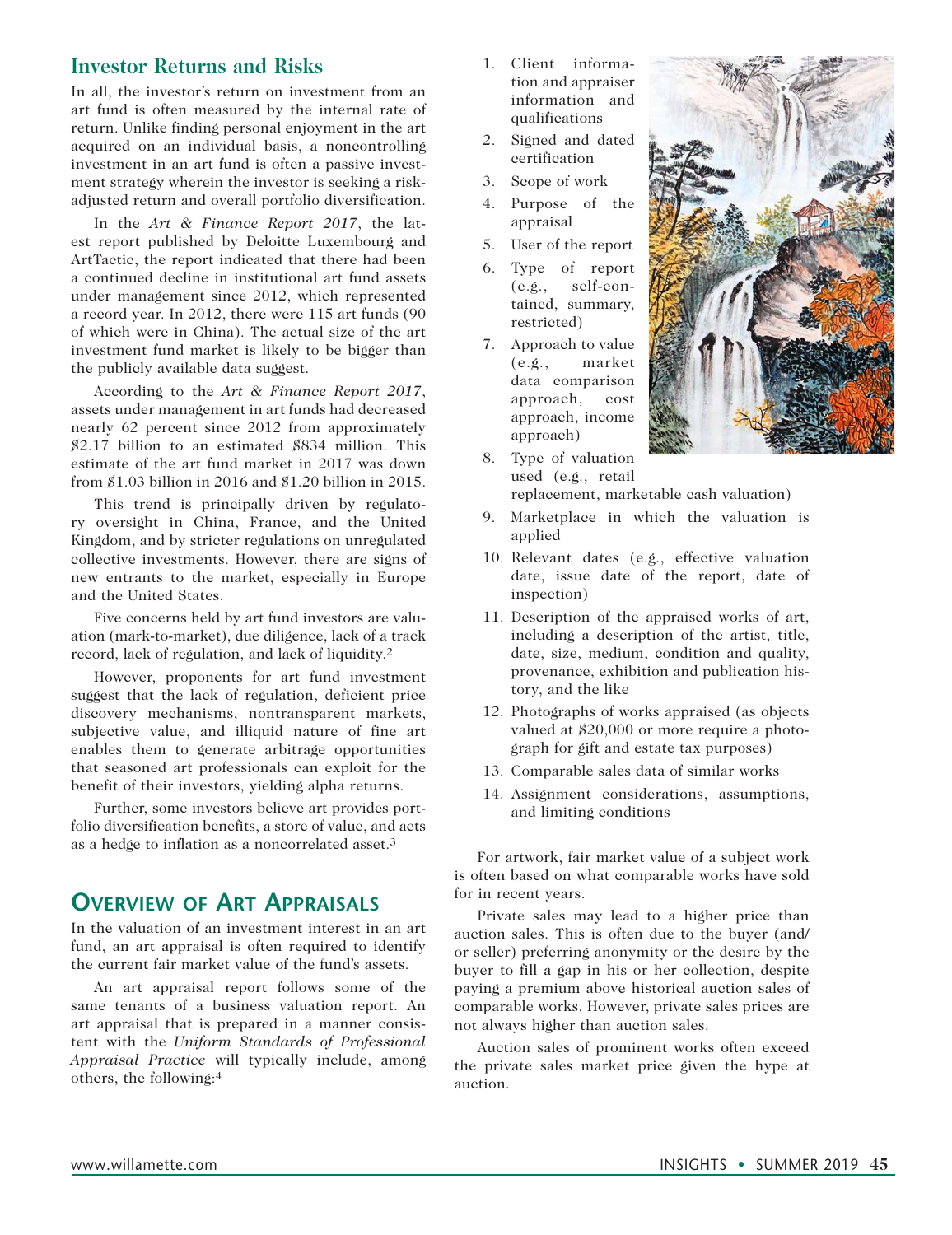Art appraisers may use various auction result databases in their analysis. Some of these databases include Artnet, Artprice, Artsy, AskArt, 1stDibs, and Invaluable. Auction house websites and catalogues, as well as art galleries, may also be relied on in the sales price of comparable works.

An art appraiser will often analyze the work on a highest and best use basis, applying a method that best represents the value of the piece at a point of time. The appraiser will also apply his or her best judgment and knowledge of the art market in determining fair market value.

# **Overview of Art Fund Business Valuations**

In valuing an investment interest of an art fund, a valuation analyst ("analyst") considers all generally accepted business valuation approaches and methods in the analysis. Additionally, the analyst considers the contractual provisions of all applicable legal agreements.

The three generally accepted business valuation approaches are (1) the income approach, (2) the market approach, and (3) the asset-based approach. Within each approach, there are several generally accepted business valuation methods.

Two art fund valuation methods that are often applied to estimate the value of an art fund investment interest are as follows:

- 1. The adjusted net asset value ("ANAV") method (an asset-based approach method)
- 2. The discounted future distributions ("DFD") method (an income approach method)

The asset-based approach is readily applicable to estimate the value of an art fund. That is because the underlying assets can be discretely valued. The art fund's artwork can be contemporaneously appraised by a qualified art appraisal firm and by a qualified art appraiser.

Additionally, an income approach method can be applied to assess the investment's ability to generate distributable income from the projected income from sales of artwork.

The market approach is often not applicable in these alternative investment cases. This is because little to no guideline publicly traded, or recently acquired, company transaction data is available due to the private nature of art fund investing. In order to apply market-based methods, publicly disclosed pricing data needs to be identified in order to make a valuation comparison.

Although the market approach is often applied to estimate the value of discrete artworks, the market approach may be difficult to apply in the context of art funds.

In both business valuation methods (i.e., the ANAV method and the DFD method), the art appraisal(s) is (are) relied on by the valuation analyst. In almost all art fund valuation analyses prepared for gift and estate tax reporting purposes, both art appraisers and valuation analysts are required.

The following sections outline some of the analyst's considerations in developing the fair market value of art fund investment interests when applying an ANAV method and a DFD method.

## **The Art Fund Asset-Based Approach ANAV Method**

In business valuation, the asset-based approach relies on methods that analyze the fair market value of an entity's assets (both tangible and intangible) and liabilities (both recorded and contingent). Indications of value for each asset and each liability are estimated in order to derive a value of equity.

One widely applied asset-based approach method is the ANAV method.

The ANAV method is an asset-based approach method applied to estimate the fair market value of business entity equity.

#### **Estimating the Fair Market Value of the Art Fund Equity**

In applying the ANAV method, the values of all of the business entity's assets are separately estimated under the value-in-continued-use premise. Each separate asset category is valued by applying the most appropriate valuation method. The values of all assets are accumulated to estimate the fair market value of all the assets of the business.

The current values of all liabilities, both current and long term, are also estimated. The values of all the liabilities are accumulated in order to estimate the fair market value of all the liabilities of the business entity.

To estimate the fair market value of the business entity equity, the fair market value of total liabilities is subtracted from the fair market value of total assets. This difference, or residual, represents the ANAV of the business entity equity.

The analyst reviews the art appraisals and rely on those findings in the analysis of the art fund.

Additionally, the analyst considers business valuation adjustments to the art appraisal values that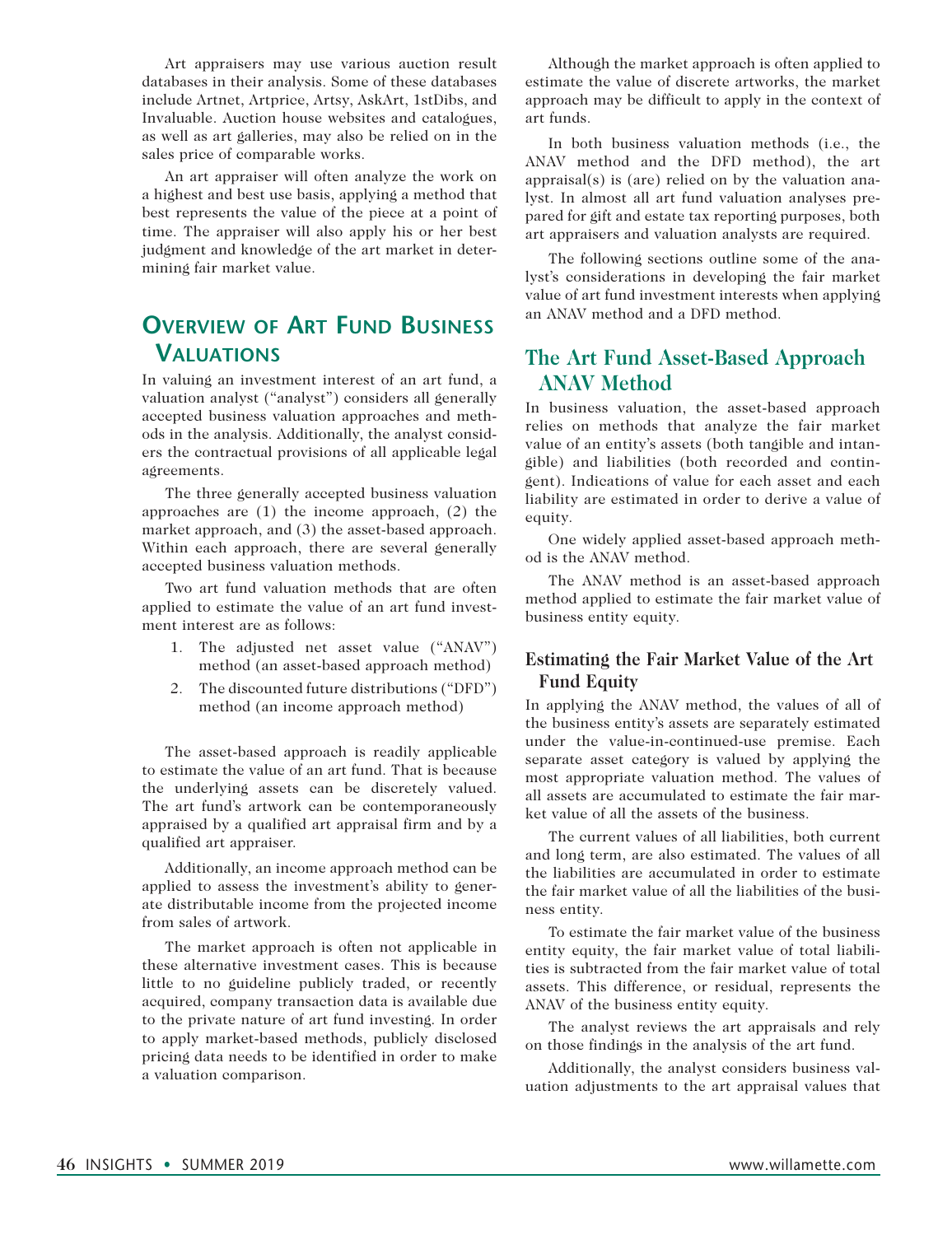may not have been considered in the art appraisal. Most art appraisals estimate the value of each piece of art as if individually owned on a fee simple interest basis.

An art appraisal may not capture all of the valuation effects incurred as a collection of artworks held by an art fund. The analyst may need to consider if:

- 1. any works are co-owned (i.e., undivided interests) with other funds or investors,
- 2. any blockage discounts may be applicable given the quantum of assets held (either in quantity or by concentration), or
- 3. transaction expenses should be considered in the analysis of the art fund's equity attributable to the art fund investors.

When works of art are co-owned by multiple investors, undivided interest adjustments may apply. Tangible property undivided interests often incur a discount from a fee simple ownership interest basis under the fair market value standard. Owners of tangible property undivided interests often lack ownership control rights and liquidity (marketability).

Concentrations in investment holdings may incur a blockage discount under fair market value. Blockage discounts are applicable when the assets may incur market absorption issues. Blockage discounts analyze the time inherent in the process of orderly liquidating so that the total value of the assets is not depressed as a result of offering the assets on the market at the same time.

The analyst may discuss with the art appraiser whether the collection held by the art fund may be subject to blockage (i.e., market absorption) concerns. The analyst and/or the art appraiser may be able to quantify the blockage discount subject to the art fund specifically.

This blockage discount analysis may be determined using historical sales of comparable art and identifying the quantum of the artist's work that would be saleable per year without decreasing the demand (and, therefore, the price) of the artist's work. Based on historical and current trend data, the blockage discount analysis may determine the time to liquidate the works over a period of time.

A risk-adjusted present value factor may be applied over the duration of the anticipated sales cycle. Market absorption risk adjustments are often included in the art fund analysis if the works could not be sold within a relatively short time period (e.g., six months) at the current appraisal value on an individual basis.

Lastly, upon the sale of an art fund's works, the fund may be subject to material seller transaction expenses. If so, the art fund may have a contingent liability at sale. When the fund sells its works and distributes proceeds, the investors will receive net proceeds (net of transaction expenses from the auction or private sale).

Analysts may consider and incorporate in the ANAV method, as applicable, a reasonable estimate of transaction expenses charged at the sale of each artwork in order to estimate the value to the subject investor interest.

The analyst can discuss with the fund manager(s), art brokers, and the art appraisers what the potential sales commissions may be for each work. Seller transaction expenses often range from 5 percent to 25 percent of the appraised value.

In addition to the three adjustments, the analyst may consider whether the collection in its entirety enhances the value of other work held in the collection. Generally, this analysis is taken into consideration by the art appraiser, as the art appraiser will determine if certain works sold collectively may yield a higher value together as one lot. This factor is typically identified in the art appraisal report.

Based on these considerations, the analyst would adjust the value of the artworks appraised by an art appraiser, as applicable. These considerations assist in the analysts' development of the fair market value of the fund's artwork collection to the investors.

The analyst may also consider whether the art fund had any additional assets, including identifiable institutional goodwill (or other types of intangible assets) or off-balance-sheet assets.

Based on the total fair market value of the assets held by the art fund, the analyst may subtract any recorded, unrecorded, contingent, or off-balancesheet liabilities that existed as of the valuation date. Most art funds have accrued accounts payable; some art funds may have other types of debt.

In the application of the ANAV method, the art fund's fair market value of total assets is subtracted from the fair market value of all of its liabilities. This procedure provides for an indication of the art fund's fair market value of a 100 percent investment interest of the fund, on a controlling, marketable membership interest level of value basis.

However, in the context of gift and estate tax transfers, analysts often value a noncontrolling ownership interest that may lack the ability to control the operating, investing, and financial decisions of the art fund. Further, the noncontrolling interest will often be illiquid, limiting the investor's ability to market and convert his or her interest into cash. Art fund operating agreements often include onerous transfer restrictions.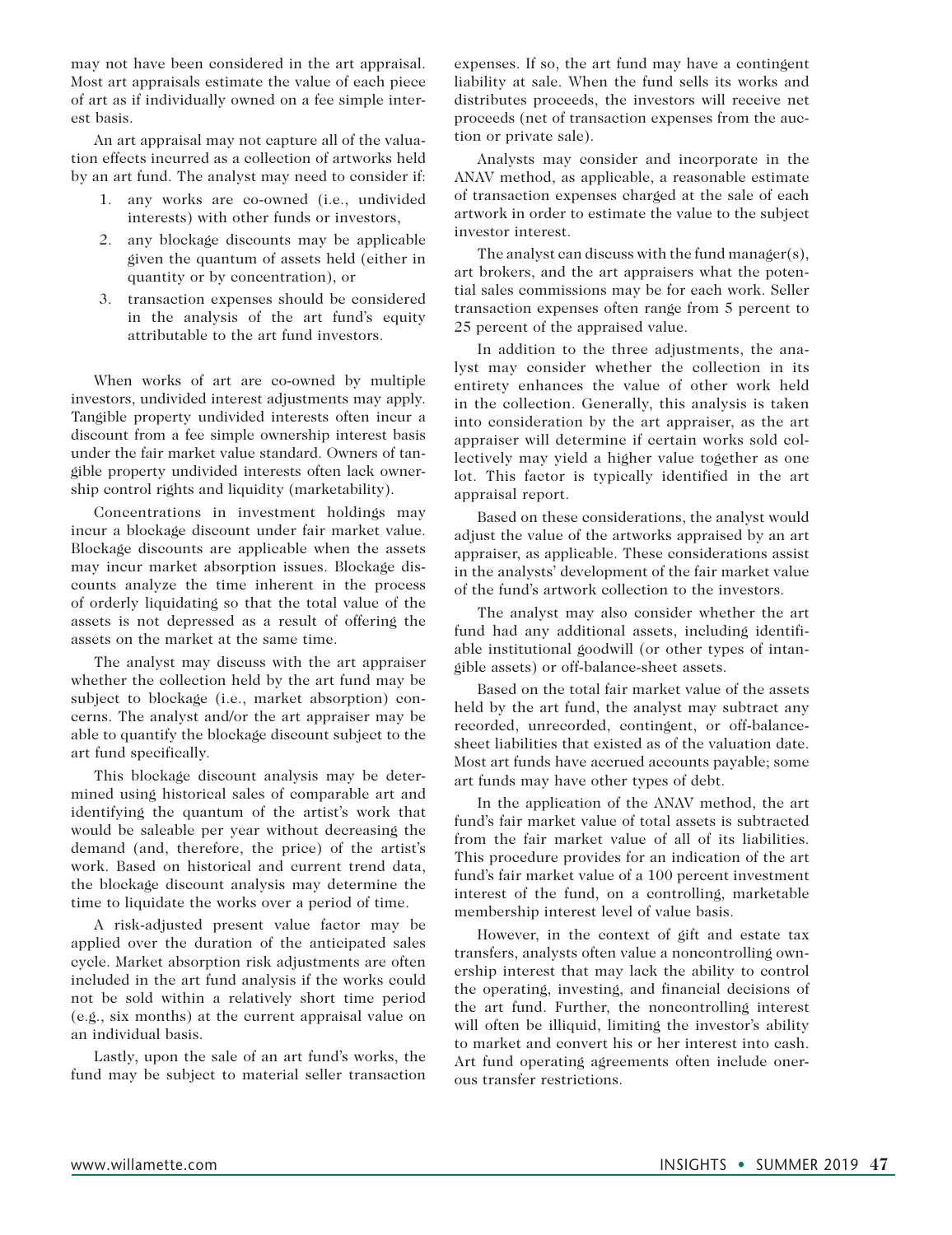In these instances, an analyst may adjust the indicated fair market value of the subject interest on a pro rata value of equity downward to reflect the subject interest's lack of control and lack of marketability attributes.

#### **Estimating the Fair Market Value of an Investment Interest**

To identify the appropriate adjustment for lack of control, the analyst may consider, among other factors, the following:

- 1. The lack of authority associated with a noncontrolling interest to lease or generate income from the artworks prior to any sales
- 2. The lack of influence on the type of investments made by the company over the investment holding period
- 3. The lack of property diversification (e.g., concentrated art holding of two artists)
- 4. The lack of control over timing of distributions
- 5. Unregulated market concerns and lack of art investment council organizations to promote guidelines within the art fund sector
- 6. The inability to select
	- a. where the art is displayed or stored or
	- b. the opportunity to personally enjoy any work
- 7. The lack of discretion regarding brokers and their brokerage fees
- 8. The inability to manage and control costs, including variable restoration costs

In the art fund business valuation analysis, there are generally insufficient publicly available data on third-party transactions of noncontrolling interests in art funds. Therefore, analysts may rely on the implied discounts from the net asset value of publicly traded noncontrolling interests in real property, such as publicly registered limited partnerships ("PRLPs").

These PRLP interests typically trade at discounts relative to the value of their net asset value. This is because these noncontrolling entity interests lack unilateral control over the partnerships' underlying real estate assets.

These PRLP interests can provide a useful comparison to noncontrolling interests in art funds given that real estate and artwork are tangible assets often classified as alternative assets.

In addition to the discounts from net asset value of publicly traded noncontrolling interests, additional adjustments are often appropriate to reflect the relatively lesser rights and avenues of influence that private limited entity investors (such as an art fund investor) would have when compared to the rights and features of publicly registered investors.

These adjustments are based on (1) the art fund operating agreement (and other legal instruments) and (2) fund-specific factors

The art fund operating agreement often limits a noncontrolling investor's ability to manage or control the operating, investing, and financing decisions of the fund.

Fund-specific factors include, but are not limited to the following:

- 1. Quality of management
- 2. Property diversification
- 3. Age of the entity
- 4. Financial condition of the fund
- 5. Oversight and transparency for investors
- 6. Access to information
- 7. Use and enjoyment (if any) of the art work

Next, the analyst will consider the application of, and the adjustment for, the subject art fund interest's lack of public market transferability.

All other things being equal, an equity investment in a company is worth more if it is readily marketable or, conversely, worth less if it is not. It is well known that investors prefer liquidity to lack of liquidity, and interests in closely held companies are illiquid relative to most other investments.

Investments in art funds (especially, privateinvestor-backed art funds) are often very illiquid investments. Art fund investing is a relatively small market. Deloitte Luxembourg and ArtTactic estimate the market has continued a steady decline from \$2.13 billion in 2012 to approximately \$834 million in  $2017<sup>5</sup>$ 

This trend is predominately due to a decline in Chinese art funds over the same time period from \$1.48 billion to \$373 million. The Art & Finance Report 2017 research found that in 2017, only 3 percent of art collectors were buying art for an investment purpose, whereas, 32 percent are buying for collecting purposes and 65 percent are collecting but with an investment view.

Furthermore, the research indicated that in 2017, approximately 59 percent of wealth managers thought the art fund industry was still too small, and that 72 percent of respondents thought lack of liquidity was a main investment hurdle.6

To identify the proper adjustment for lack of marketability, an analyst may consider, among other factors, the following: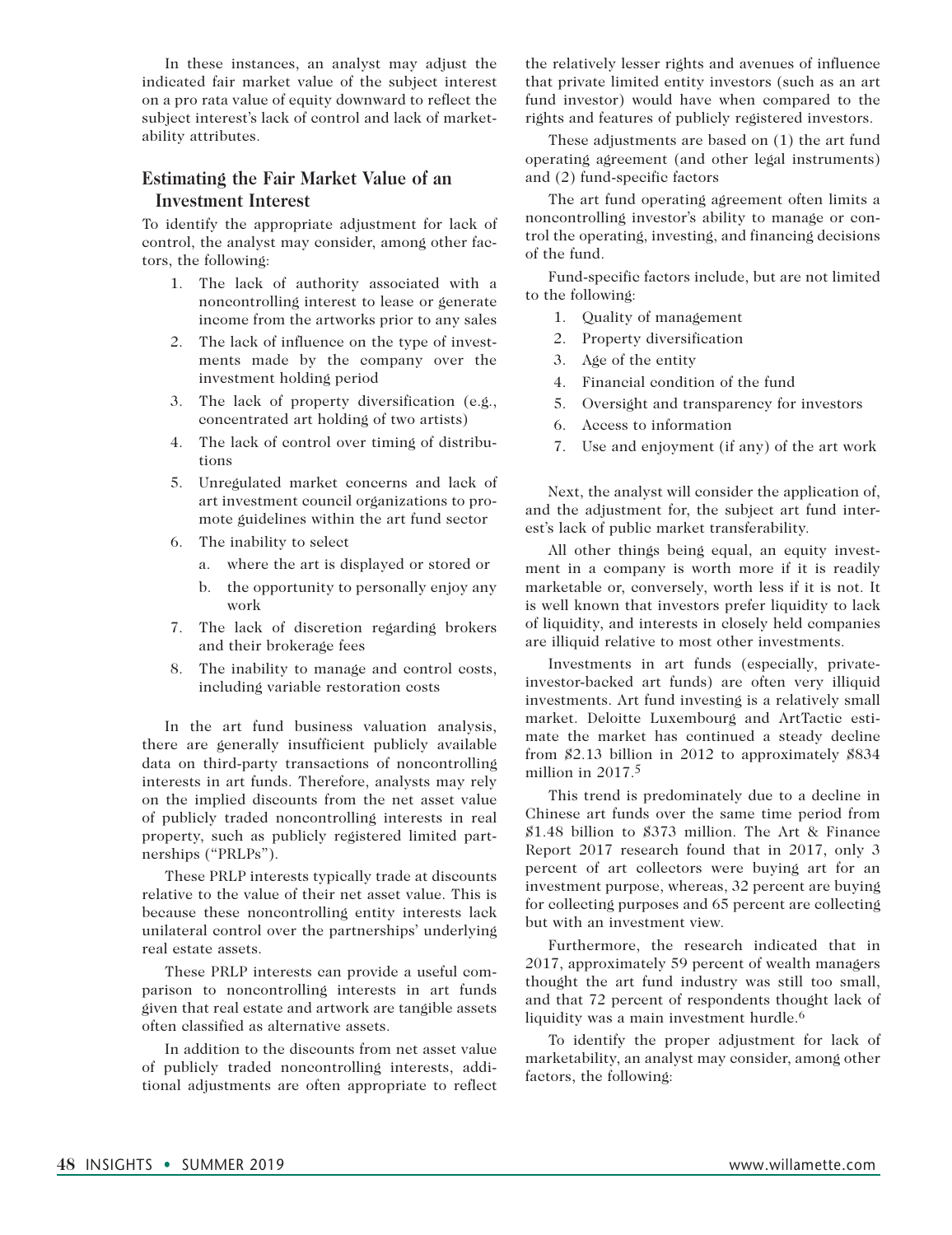- 1. The lack of an identified pool of potential investors for the noncontrolling interest (liquidity concerns)
- 2. The lack of identifiable or regular distributions (extending the payback period to an investor)
- 3. The block size and dollar value of the subject interest
- 4. The lack of mark-to-market valuations
- 5. The carrying expense burden of holding the subject interest and the risk of future capital calls to maintain the artworks

These adjustments may also be based on (1) the art fund operating agreement (and other legal instruments) and (2) fund-specific factors.

The art fund operating agreement often limits an investor's ability to transfer his or her interest or to withdraw from the fund.

Fund-specific factors may include, but are not limited to, the following:

- 1. Block size of the subject interest
- 2. Investment time horizon based on the anticipated time for the investor's return on capital (if any)
- 3. Level and certainty of interim cash flow (if any)
- 4. The prevailing market conditions for the subject interest and the commingled assets of the art fund

These valuation discounts are confirmed by the notion that the art fund investors would not be able to personally enjoy the artwork held by the fund, either by hanging such works in their homes or by directing such works to be displayed in venues of their choosing. If an investor seeks to invest in art, he or she can purchase artwork individually and be able to personally enjoy that work.

# **The Art Fund Income Approach DFD Method**

The income approach is based on the principle that the value of a company is the present value of all the future expected economic income to be derived by the company's creditors and shareholders.

One of the methods of the income approach is the DCF method. The DCF method is a model used



to value income-producing assets on a going-concern basis. It has intuitive appeal because it incorporates a risk/return perspective, which is critical to the investment decision process.

The DCF method estimates the value of a company by forecasting the company's expected future net cash flow and calculating the present value of that net cash flow by applying a risk-adjusted present value discount rate. The DFD method is a variation on the discounted cash flow ("DCF") method.

The DFD method follows the same procedures as the DCF method except that it measures the stream of expected distributions to the equity owners of the company.

Depending on the underlying inputs, the DCF and DFD methods can result in either a controlling interest or a noncontrolling interest indication of value. The resulting basis is influenced by the nature of the cash flow and the present value discount rate incorporated in the analysis.

In estimating a present value discount rate, the valuation analyst could apply a noncontrolling equity cost of capital to the expected distributions anticipated by the interest investor. That is, the expected rate of return a noncontrolling investor would demand for its passive interest in the art fund, understanding that return is generated over a long period of time due to distributions to the members after the sale of artwork.

The analyst may consider an orderly sale of the art portfolio and subsequent distribution of net proceeds to occur during the estimated investment holding period. The basis for these assumptions would be based on due diligence interviews of the art fund management.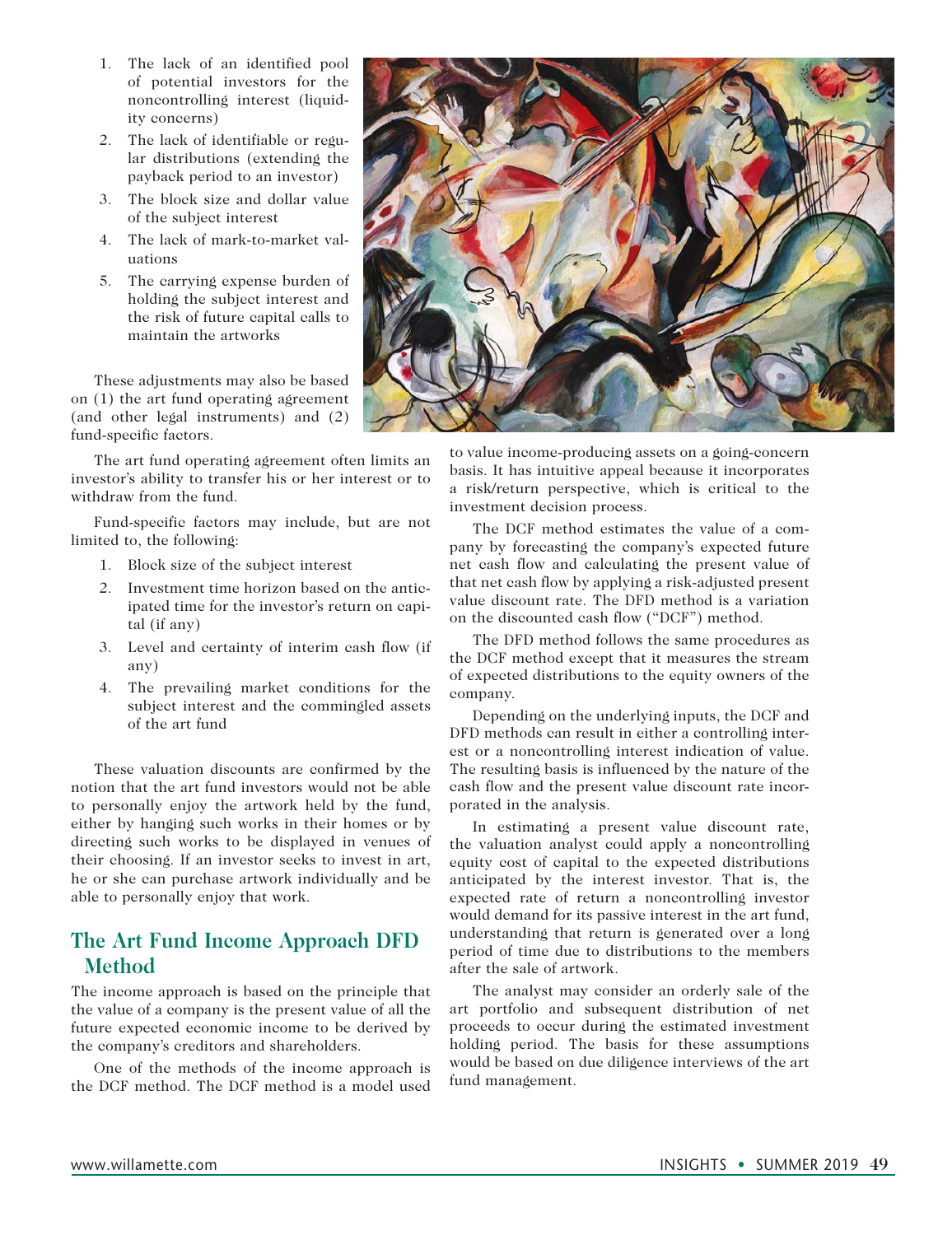

In the DFD method analysis, the analyst projects the anticipated distributions to be made by the art fund to its investors over time and present values those anticipated distributions to the investors at a noncontrolling equity rate of return, or present value discount rate.

#### **Projecting Future Fund Distributions**

The first procedure in the DFD method is to develop reasonable projections of future distributions by the art fund to the art fund investors.

The projected future distributions are calculated as net proceed distributions to the members. Net proceeds are defined as sales proceeds, less commissions, less direct operating expenses (e.g., storage, insurance, maintenance expenses, debt service), and less a cash reserve for operating overhead (in this case, current cash holdings were deemed sufficient to cover operating expenses until dissolution).

In this case, net proceeds are sales proceeds less commissions, as operating expenses are anticipated to be covered by cash holdings throughout the term of the art fund.

Assumptions are made by the analyst regarding future income and future expenses of the fund. The analyst estimates:

- 1. the expenses to be incurred throughout the life of the fund and
- 2. the timing and sales of art net of transaction expenses.

These assumptions are often based on research, discussions with management, historical financial results, and information provided by the art appraisers.

Expenses for most art funds may include management fees, consignment fees, restoration costs, storage and security fees, insurance, accounting fees, legal fees, and other administrative expenses.

Unlike stocks and bonds, art prices tend to have a positive correlation with inflation. One of the greatest risks involved in art investment is that there is low transparency in the market. The art market is driven by the following key attributes: art is a heterogeneous asset, there is low market transparency, expertise is mainly in the hands of the seller, there is low liquidity in the market, and transaction costs are higher than in other markets.

Compared with other assets, the art market's drive to equilibrium is weaker; in the case of dead artists, supply is limited to those produced during their lifetime. Works of art are unique and cannot (on an individual basis) be substituted easily, and the equilibrium price is difficult to determine, so an objective evaluation is challenging to achieve.

One of the issues resulting from these factors is also a problem facing art as an investment: the question of its economic value. The price of art is as much an emotional value as it is an economic assessment and clearly reflects variations in supply and demand.

The highest price one is willing to pay is often attributed to a work of art as an indication of its relative attractiveness over time. Moreover, the value of an artwork stems from multiple factors. For example, art is tied to the increasing demand for artwork and increases in global wealth.

Yields on art are predominately derived from financial appreciation and surplus liquidity. Even in times of turmoil, economic downturn, and unattractive capital market trends, the art market has managed to survive.

While there can be large gains and losses occurring within short holding periods, returns during longer holdings periods are very close to zero, indicative of a random process with a mean of zero.7

Exhibit 1 summarizes some of historical trends in various classes of art as compared to the returns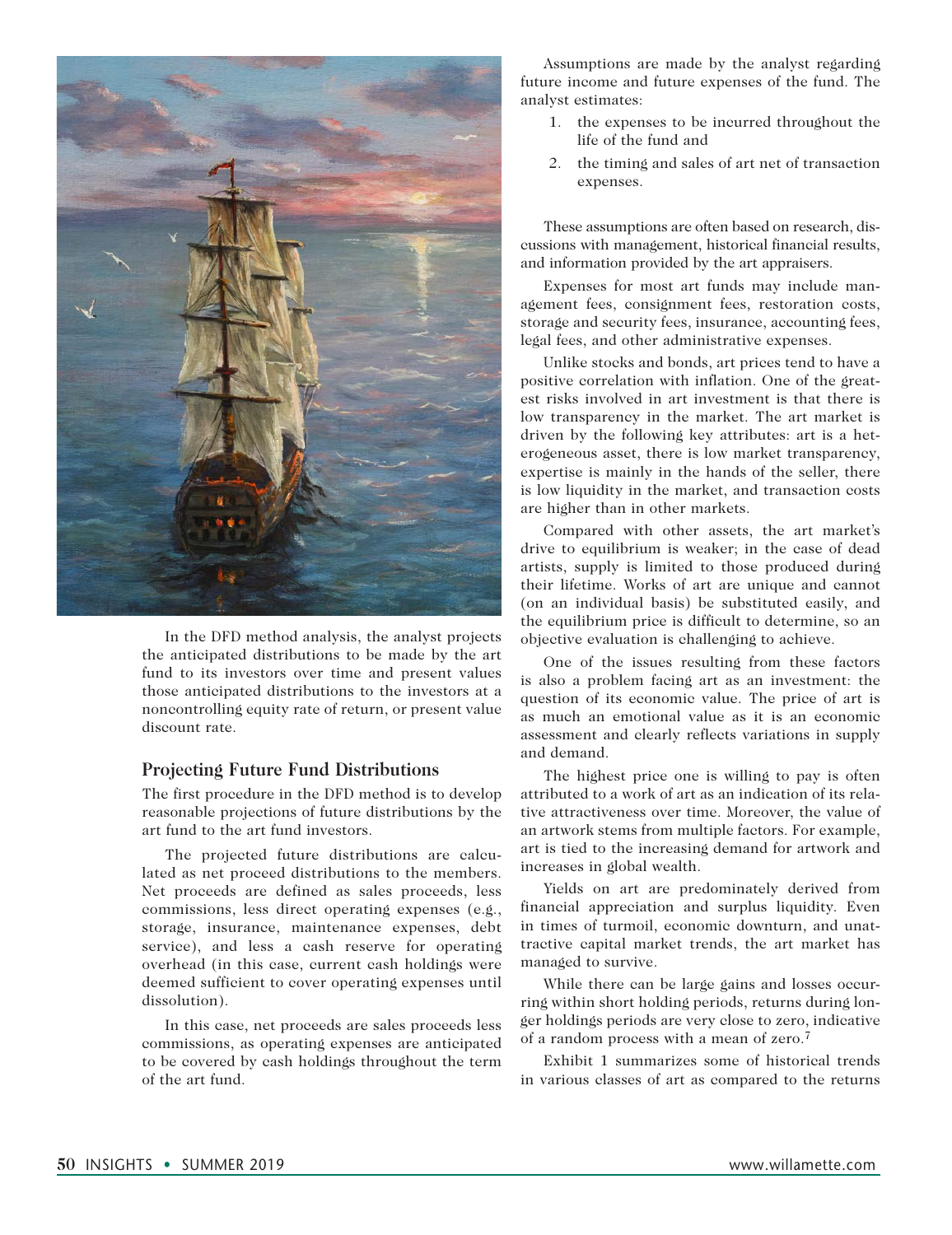#### **Exhibit 1 Art Market Rates of Return by Investment Holding Period**

|                                           | Latest<br>12-Month<br>Return $[a]$ | 5-Year<br>CAGR <sub>[b]</sub> | $10$ -Year<br>CAGR <sub>[c]</sub> | $15$ -Year<br>$CAGR$ [d] |
|-------------------------------------------|------------------------------------|-------------------------------|-----------------------------------|--------------------------|
| <b>European Old Masters</b>               | 2.21%                              | 1.72%                         | 1.72%                             | 3.69%                    |
| <b>Global Impressionist Art</b>           | 10.50%                             | $-0.78%$                      | $-2.07\%$                         | 1.54%                    |
| Global Modern Art                         | 3.62%                              | $-2.50%$                      | $-2.43%$                          | 4.05%                    |
| Global Post-War Art                       | $-0.98%$                           | 1.29%                         | $-1.26%$                          | 7.12%                    |
| <b>Global Contemporary Art</b>            | 7.45%                              | 4.09%                         | 2.04%                             | 8.54%                    |
| Fine Chinese Paintings and Calligraphy    | 0.67%                              | $-0.59%$                      | 9.17%                             | 11.50%                   |
| 20th-Century and Contemporary Chinese Art | 3.74%                              | 1.10%                         | 3.19%                             | 14.10%                   |
| $S\&P 500$ Index $(SPX)$                  | 15.44%                             | 11.93%                        | 5.31%                             | 10.43%                   |
| FTSE World Index (WI01)                   | 12.79%                             | 8.48%                         | 2.22%                             | 9.29%                    |
| <b>MSCI</b> Europe Index (MXEU)           | 7.82%                              | 5.31%                         | $-1.74%$                          | 6.57%                    |
| <b>MSCI</b> Asia Index (MXAS)             | 13.71%                             | 7.51%                         | 0.79%                             | 8.55%                    |

CAGR = Compound annual growth rate

[a] The lastest 12-month return is calculated from April 2016 to April 2017.

[b] The 5-year CAGR is calculated from August 2012 to August 2017.

[c] The 10-year CAGR is calculated from August 2007 to August 2017.

[d] The 15-year CAGR is calculated from August 2002 to August 2017.

Note: The returns presented above are nominal and do not include transaction fees.

Sources: *Art & Finance Report 2017* , Deloitte Luxembourg; ArtTactic; and S&P Capital IQ.

of various common stock indexes. This data is presented in the *Art & Finance Report 2017* and is sourced from Artnet art price indices.

In terms of the correlation across other asset classes, certain art categories, such as impressionism and old masters, are highly correlated with safe haven asset classes, such as bonds and real estate. Alternatively, riskier movements, such as contemporary and Chinese art, are more correlated with higher risk asset classes, such as stocks and commodities.8

#### **Estimation of a Present Value Discount Rate**

The second procedure in the DFD method is to estimate a present value discount rate that is appropriate for the art fund's future distributions to the investors. The appropriate discount rate is often a noncontrolling, illiquid investor rate of return.

Various art indices would suggest investors can reasonably expect an average annual return of nearly 9 percent on long-term holdings of investment-grade art. Such data is "fundamentally flawed," however, according to Arthur Korteweg, a financial economist with the University of Southern California Marshall School of Business and the lead author of a 2015 report called "Does It Pay to Invest in Art?"

The most popular art indices, including the Mei Moses Index, are based on repeat sales of artworks that have already demonstrated marketplace demand, notes Korteweg. "Sample selection bias has a first-order impact on art indices, lowering the average annual return by 28 percent, from 8.7 percent for a standard repeat sales index to 6.3 percent for selection-corrected indices," he writes, noting the risk-adjusted return, or Sharpe Ratio, also drops by nearly 60. "The implications are that an investor would not find it attractive to invest in a portfolio that is representative for the broad art market, unless she derives substantial nonmonetary utility from owning and enjoying art."

The Fine Art Fund Group chief executive officer Philip Hoffman notes that his funds have produced an average return of 9 percent before taxes (most art funds, including those offered by the Fine Art Fund Group, charge a 1 percent to 3 percent management fee, plus 20 percent of profits; however, the Fine Art Fund Group collects its commission only after its investors have earned at least a 6 percent return).

Hoffman notes that investors who opt for large, diversified art funds would be "very lucky" to get 10 percent to 15 percent returns.

"Somewhere in the 6 percent to 8 percent range is achievable with a well-managed, diversified fund. You can potentially earn double digits, but you would need to take on higher risk," stated Hoffman.9

In the *Artprice Contemporary Art Market: The Artprice Annual Report 2013*, Artprice notes that the financial returns on contemporary art today show that this segment is one of the best alternatives to traditional financial investments. On a sample